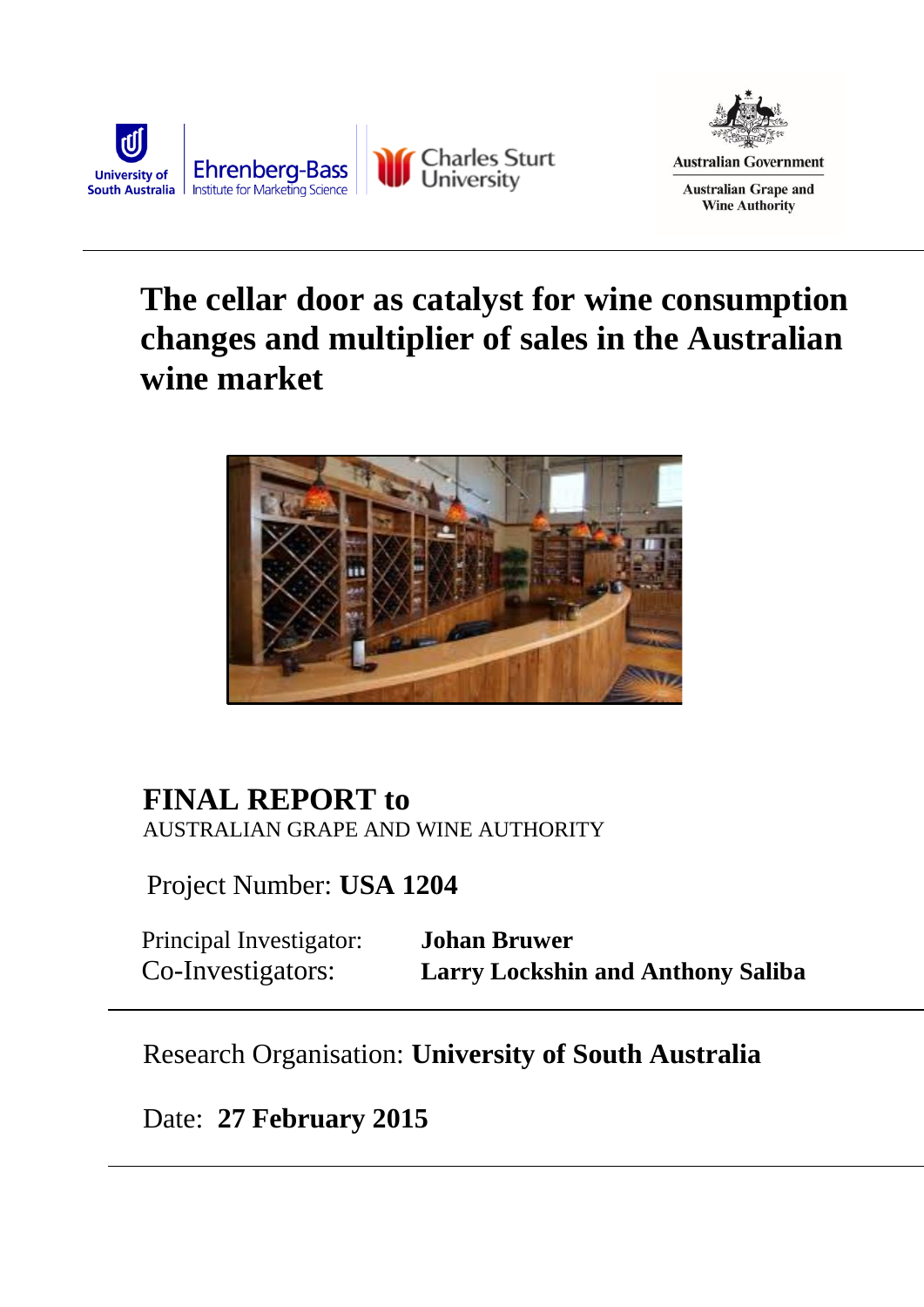# **Australian Grape and Wine Authority**

**Final Report: February 2015**

**Project Code: 081196 (USA 1204)**

**Project Title: The cellar door as catalyst for wine consumption changes and multiplier of sales in the Australian wine market**

# **Table of Contents**

#### **Please Note:**

This final report in a series of three summarises the other two. The set is best read together for the fullest impact.

The interim reports are available from the AGWA (Australian Grape and Wine Authority) website; addresses are included in **[Appendix 1: Communication](#page-14-0)**.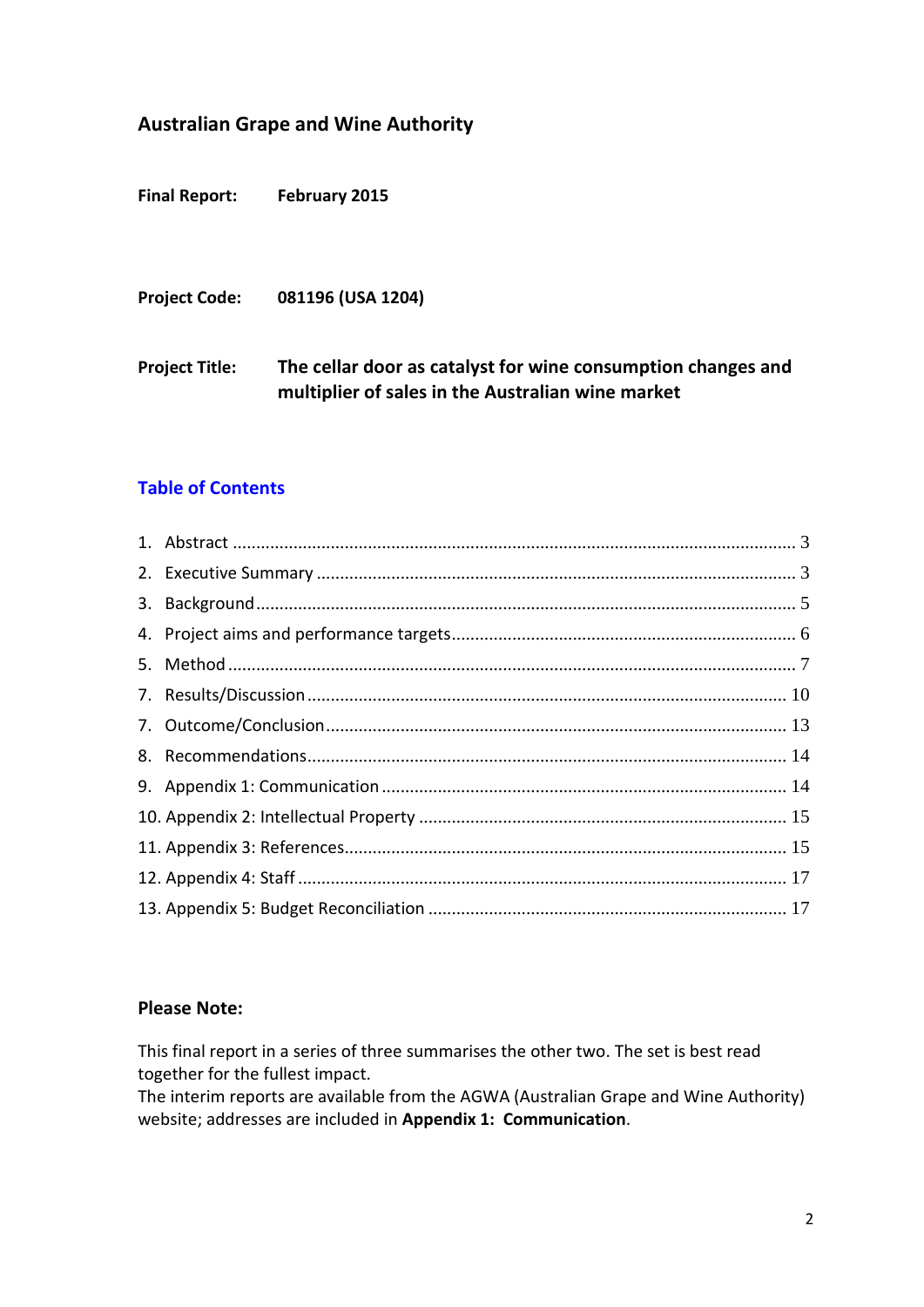#### **1. Abstract**

This project develops a better understanding of wine consumers' purchase and consumption patterns before, during and as a consequence of their visits to winery cellar doors. This threestage study found that the cellar door is a powerful catalyst to invoke change(s) in wine consumption. Cellar door visits influenced purchase during the visit, but the influence extended over the six months tracked after the visit. The effects differed between those unaware of the winery before visiting and those already aware. Visitors who bought more at the winery, bought less in the first three months, but then bought more in the following three months.

#### **Executive Summary**

*Due to the complexity of this project and its multitude of findings, it is recommended that this final report be read in conjunction with the more detailed two interim research reports.* 

A cellar door is an expensive proposition and while millions of dollars have been invested in cellar door infrastructure, the impact of cellar door visitation has not been measured. This study provides strong evidence that the real value of a winery's investment in a cellar door is not only determined by how much wine it sells to wine tourist visitors; the cellar door is also a powerful catalyst that leads to change(s) in the way that a visitor consumes wine after the visit. Importantly, it can convert people who had never bought or experienced the winery's wines into buyers and/or consumers of the brand after the cellar door visit. It also has an effect on awareness and consumption of wines from the region.

During the first stage of the project 3,368 visitors in 6 states across 15 wine regions at 79 cellar doors, representing large, medium and small wineries in Australia participated in the project (also see the two previous reports: Bruwer, Lockshin, Saliba and Hirche, 2015; 2014a). The second stage followed a cohort of these cellar door visitors with two more surveys to determine the incidence and extent of changes in the consumption of wine in general and the repurchase of the identified brands in different retail channels during the subsequent six months (final sample size = 1,902).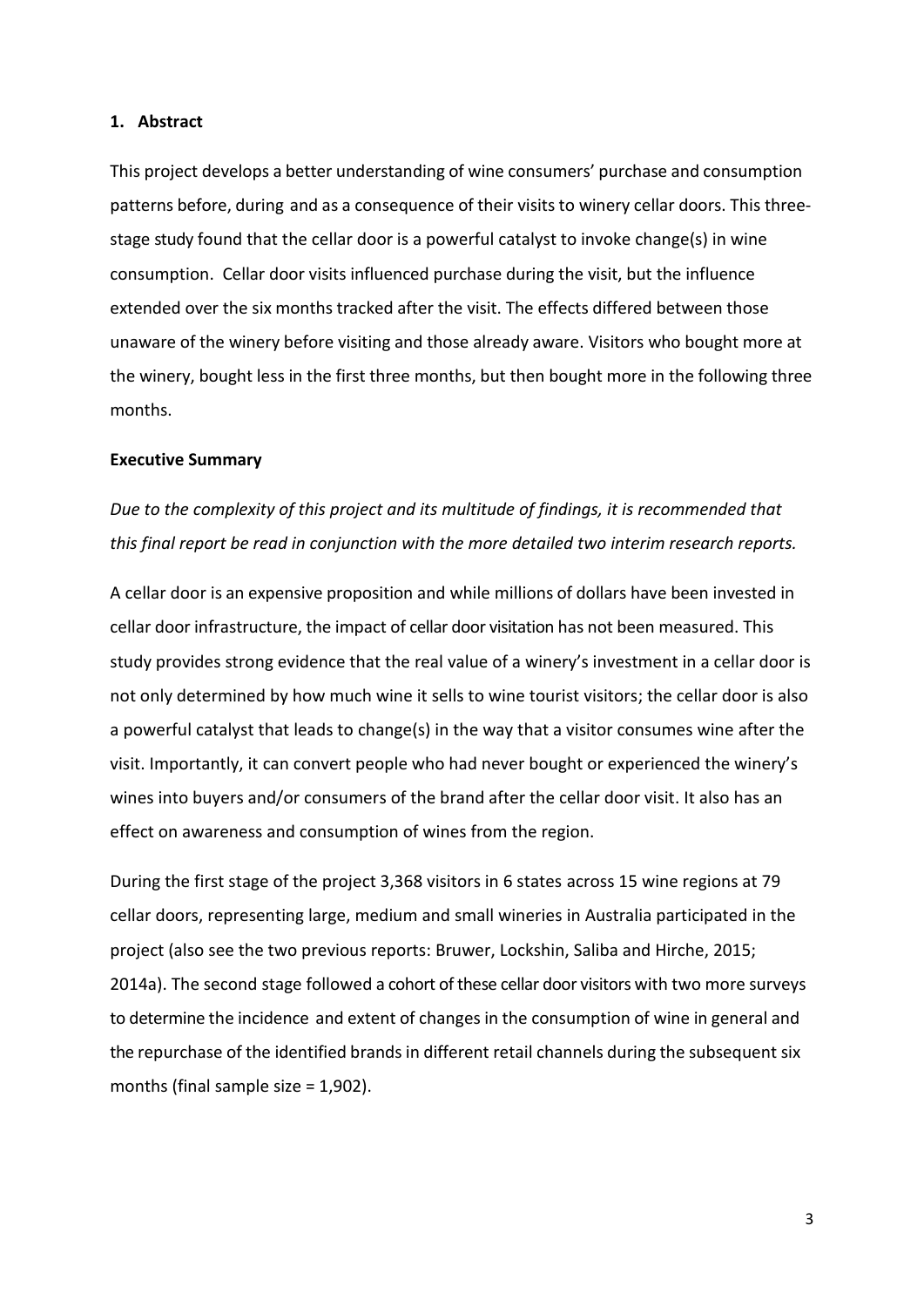Consumers who had not bought the winery's wine(s) before their visit to and purchase at the cellar door provide the clearest indication of conversion and purchasing in the retail sector that can be achieved post-visit. After the cellar door visit, 54% of this group bought wine from the winery they visited, purchasing 4.9 bottles on average within 6 months after the visit. The wines were mainly bought from large national liquor chain stores (33%), but a revist to the cellar door (23%) also featured strongly. The cellar door channel, together with the other direct-to-consumer (DTC) channels (mailorder/wine club/online), collectively accounted for 31% of the purchases, thus sharply underlining their importance for wineries. For consumers who had not bought the wine before, the brand penetration metrics (the number who bought then or subsequently) ranged between 41-70% depending on the winery. The gain in terms of the visitors who had never bought the brand before or during the visit until the post-visit period is a solid 16% and can thus be directly ascribed to the cellar door visit and experience. For individual wine regions, the corresponding net gain figure varied between 9% (lowest) and 22% (highest). This result underlines how important the cellar door can be for a wine brand.

It was found that 67% of visitors bought wine during their cellar door visit. By the time 6 months had elapsed following the cellar door visit, 47% of the visitors had consumed all the wine they bought at the cellar door, most of it in their homes (68%). This also means that the brand remained in the immediate proximity of 53% of buyers, regardless of whether they bought it in the retail sector post-visit, or will be buying it in future.

There was a high level of repeat visits to the region (65%), which means that there is already familiarity with the wine regions. Forty-seven per cent of visitors had visited the region more than once in the past. The vast majority of the cellar door visitors were from Sydney, Melbourne, Adelaide, Perth and Brisbane, or their surrounds, and this correlated highly with repeat visits to the nearest wine regions. The final decision to visit a cellar door was made a very short time before the actual visit. An unplanned visit could be attributed to various aspects such as road signage and local recommendations, etc. It was found that many people are on holiday and wine tourism is an activity they engage in while in the area, but often it is not the primary reason for their visit.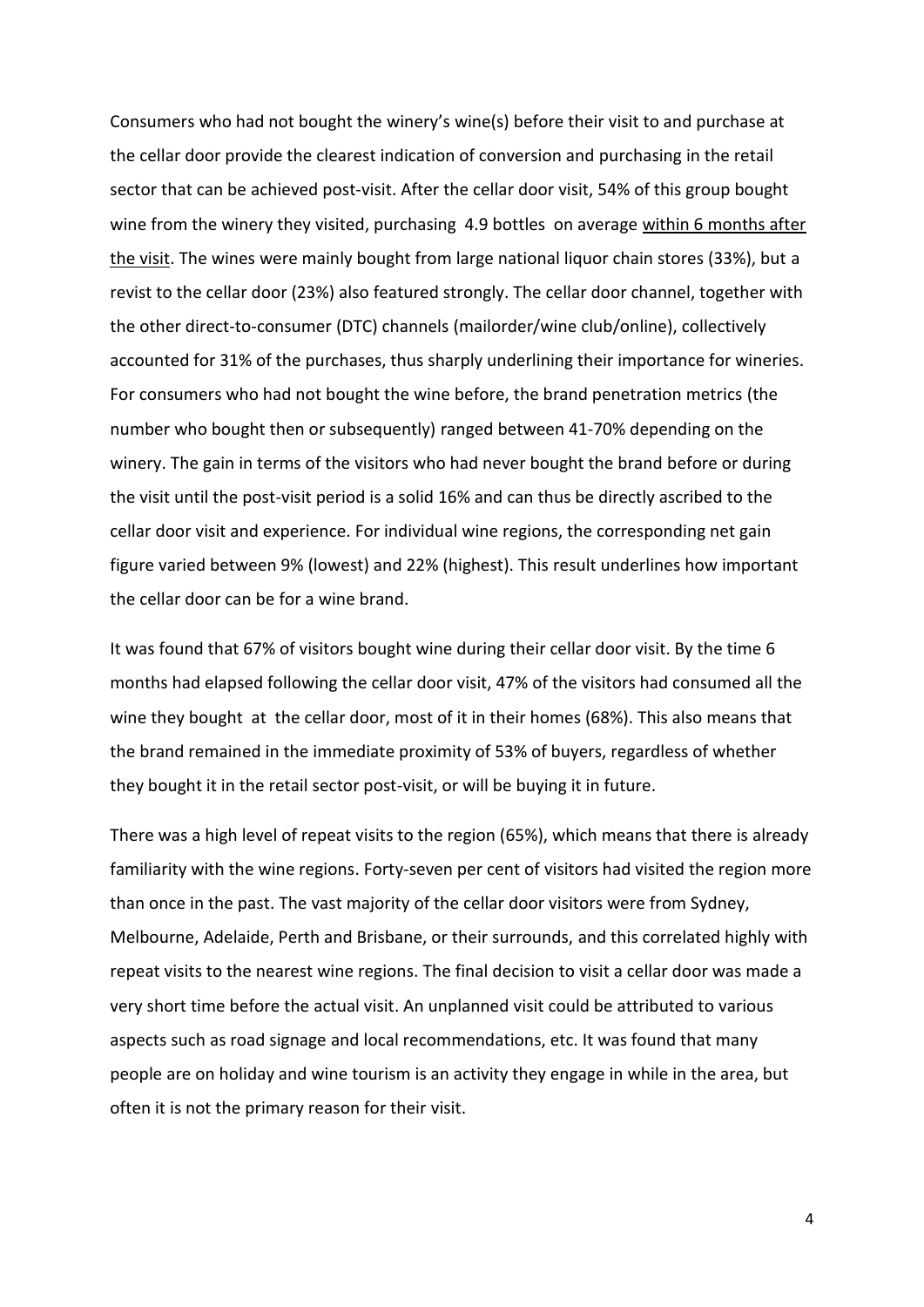Through this study, it was found that the cellar door visit was instrumental in provoking various changes in the consumers' wine consumption: higher quality, higher quantity, different grape varieties/wine types and higher prices were the most important. The strongest impact was that 47% increased their consumption of the visited region's wines.

The specific impacts on wine consumption after a visit to a cellar door were: 21% increased their overall wine consumption; 36% increased the quality (price point) of wine consumed; 47% of survey participants reported an increase in the quantity of wine consumed from the region; 26% changed the wine type/grape variety, adding a new grape variety or style that had not purchased before.

#### **2. Background**

Setting up, staffing and operating a cellar door is an expensive proposition. Despite the fact that so many Australian producers have invested millions of dollars in cellar door infrastructure and human capital at their wineries, the impact of cellar door visitation on wine consumption, relationship with the wine brand, etc. has not been measured.

More than 70% of Australian wineries crush less than 100 tons (±7,500 cases produced) per year (Winetitles, 2014). The majority of these wineries sell the majority of their wine sales direct to their customers through the winery cellar door and/or its associated direct-toconsumer (DTC) channels. The cellar door is the sales channel where wineries have the most control, aside from the fact that, in most cases, it also yields the highest financial return on wine sold compared with other channels. It is also the main catchment area for an ongoing direct marketing opportunity to convert visitors into a more enduring relationship with the winery (Alant and Bruwer, 2010; Bruwer, 2002). For small and large wineries alike, the cellar door thus presents a unique opportunity to introduce consumersto marketing and other (sensory and environmental) stimuli that could become the drivers of changes in their wine consumption (i.e. choice of variety, region, etc) and of current and future purchasing of their brands in the off- and on-premise channels.

The cellar door is the pivotal entity within the triad of modes (cellar door, wine club, and direct online) that became known as the DTC channel. The use of the DTC channel is most closely interconnected with tourism activities as people have to select and travel to a wine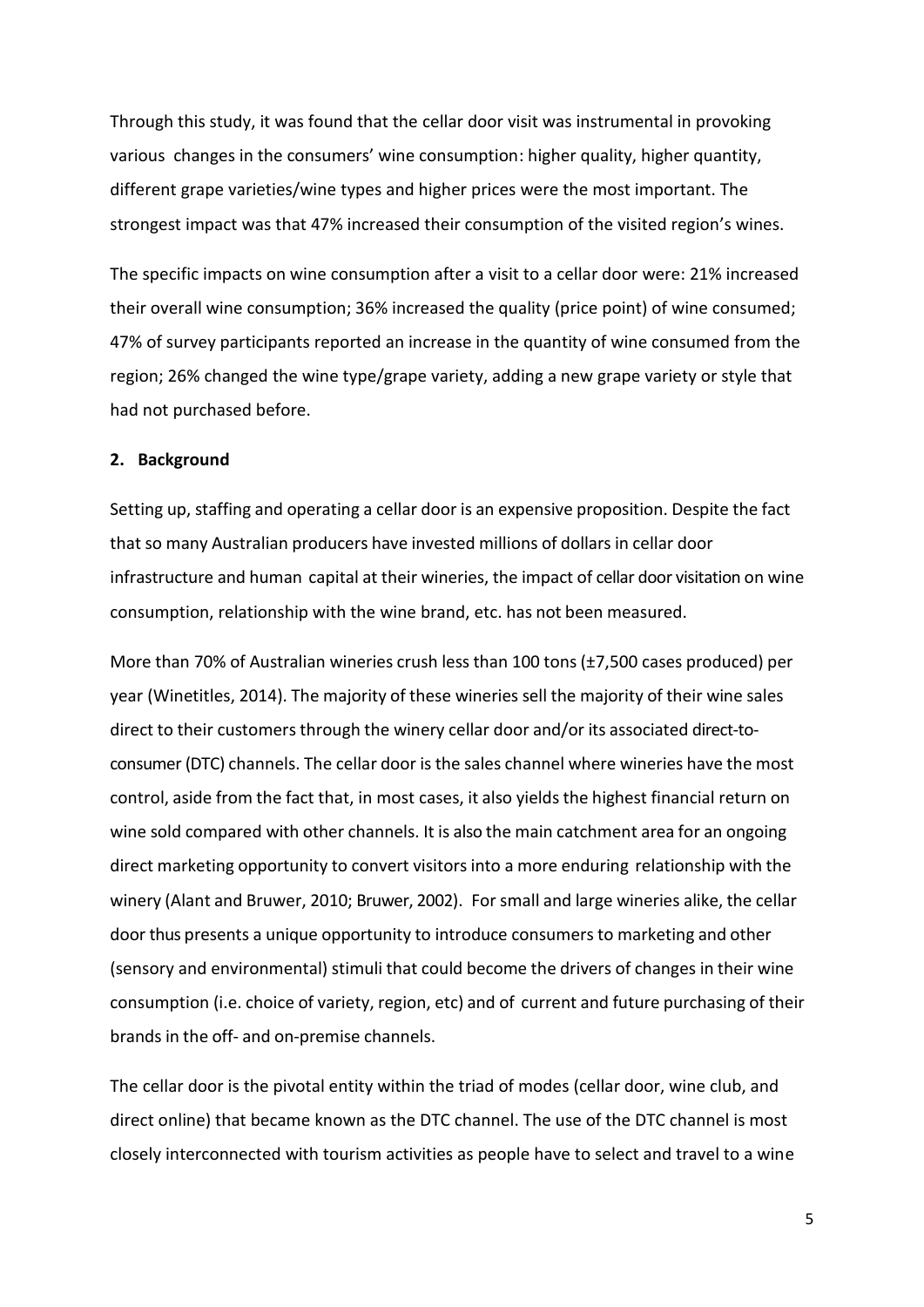region which is often remotely located in order to visit cellar doors, in the process becoming wine tourists. A cellar door visit often is the starting point for the long-term relationship between consumer and wine product, winery and region (Bruwer, 2004, 2002). More specifically, we found that regular wine consumption is strongly associated with increased wine tourism activity (Bruwer and Lesschaeve, 2012a; Bruwer et al., 2012). This has profound implications in practice. It pinpoints that there is great potential for wine tourism to be better used by wineries as a DTC sales vehicle both during and after the visit. Wineries can also use the growing awareness and purchase of their wines as a driver of ongoing sales through the off- and on-trade retail sectors where 90% plus of all wine volume is sold in Australia (ABS, 2013). It makes sense for wineries to sell their wines in the nearest capital cities, since this is where many of their tourists originate.

This project goes beyond just measuring direct sales - it identifies the behavioural aspects and antecedents that impact current and future wine consumption behaviour.

Contracted by the Grape and Wine Research and Development Corporation (now the Australian Grape and Wine Authority) in January 2013, the project is one of the first opportunities to date (and by far the most in-depth) to measure core metrics of cellar door visitors across Australia and to track visitors' post-visit consumption changes and associated buying behaviour. It recruited visitors at cellar doors from a representative set of regions and wineries across Australia and measured their wine consumption behaviour and initial brand image of wineries and regions visited. It then followed consumers with two more surveys to measure the ongoing purchasing of wine in the subsequent six months. This project uses the techniques developed to measure loyalty (Bhattacharya, 1997) and those for brand/region awareness and recall (Driesener and Romaniuk 2006; Jarvis et al. 2006). The research was executed through a first-time formal collaboration between senior wine marketing researchers from two of Australia's leading 'wine universities' namely the University of South Australia (UniSA) and Charles Sturt University under the leadership of Professor Johan Bruwer of UniSA.

A project variation was submitted by AGWA and accepted by the University of South Australia to vary the project end date to 31 December 2014, to allow delivery of the final project outputs in 2014-15. This extended the initial project period by 6 months.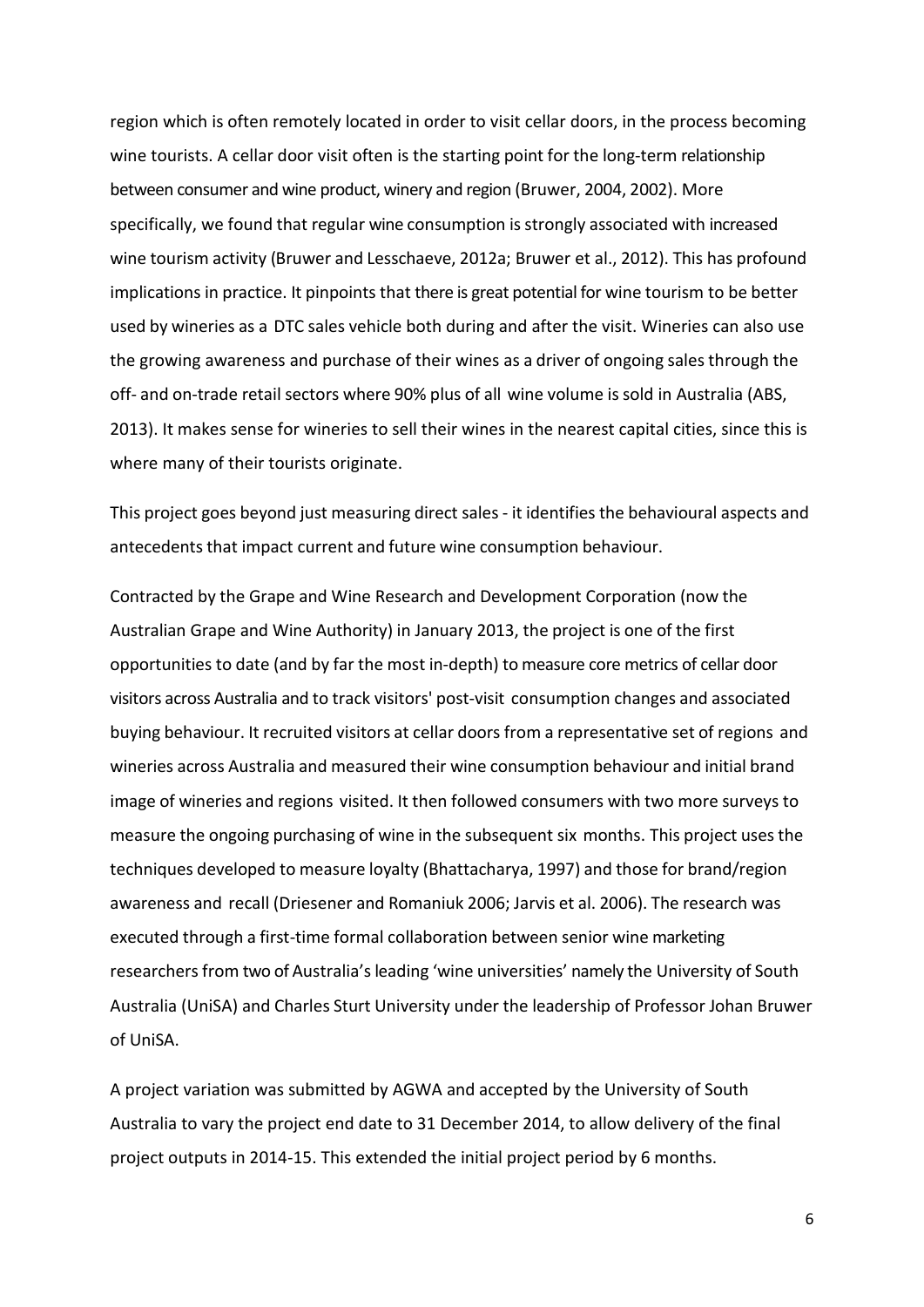#### **3. Project Aims and Performance Targets**

All objectives are confined to the Australian domestic market.

The principal aim of this project is to:

*Develop a better understanding of wine consumers' purchase and consumption patterns before, during and as a direct consequence of their visits to wineries, with the cellar door being the hub of their experience.*

To answer this question, more specific objectives were pursued:

- Determine who the cellar door visitors are (socio-demographics), their wine consumption metrics, and relationship with the winery and region;
- Determine the nature and extent of the cellar door visitors' buying behaviour at the cellar door and the likelihood of them buying the brand in future;
- Explore the relationship that cellar door visitors have had with the winery's brand prior to visiting the cellar door;
- Uncover characteristics of the wine region as perceived by the cellar door visitors;
- Determine the effect of the cellar door visit on wine consumption in terms of regionality, type/style, and price/quality;
- Track the incidence and extent of purchase (and repurchase) of the wineries' wines after their visit at off-premise, on-premise and direct mode channels among a cohort of winery cellar door visitors; and
- Establish the nature of communication resulting from a cellar door visit, for example word-of-mouth, etc.

## **4. Method**

This study forms part of a three-stage Cellar Door Visit Impact Tracking Research Project*,* to determine the impact of the visitor experience at the winery cellar door on current and future sales of the corporate wine brand. The study has a longitudinal and predominantly quantitative nature, utilising a combination of descriptive and quasi-experimental research designs, in the process employing various data collection techniques. It adopted a triangulation of research methods by using self-administered and online surveys in addition to secondary data to ensure reliable and valid information is collected.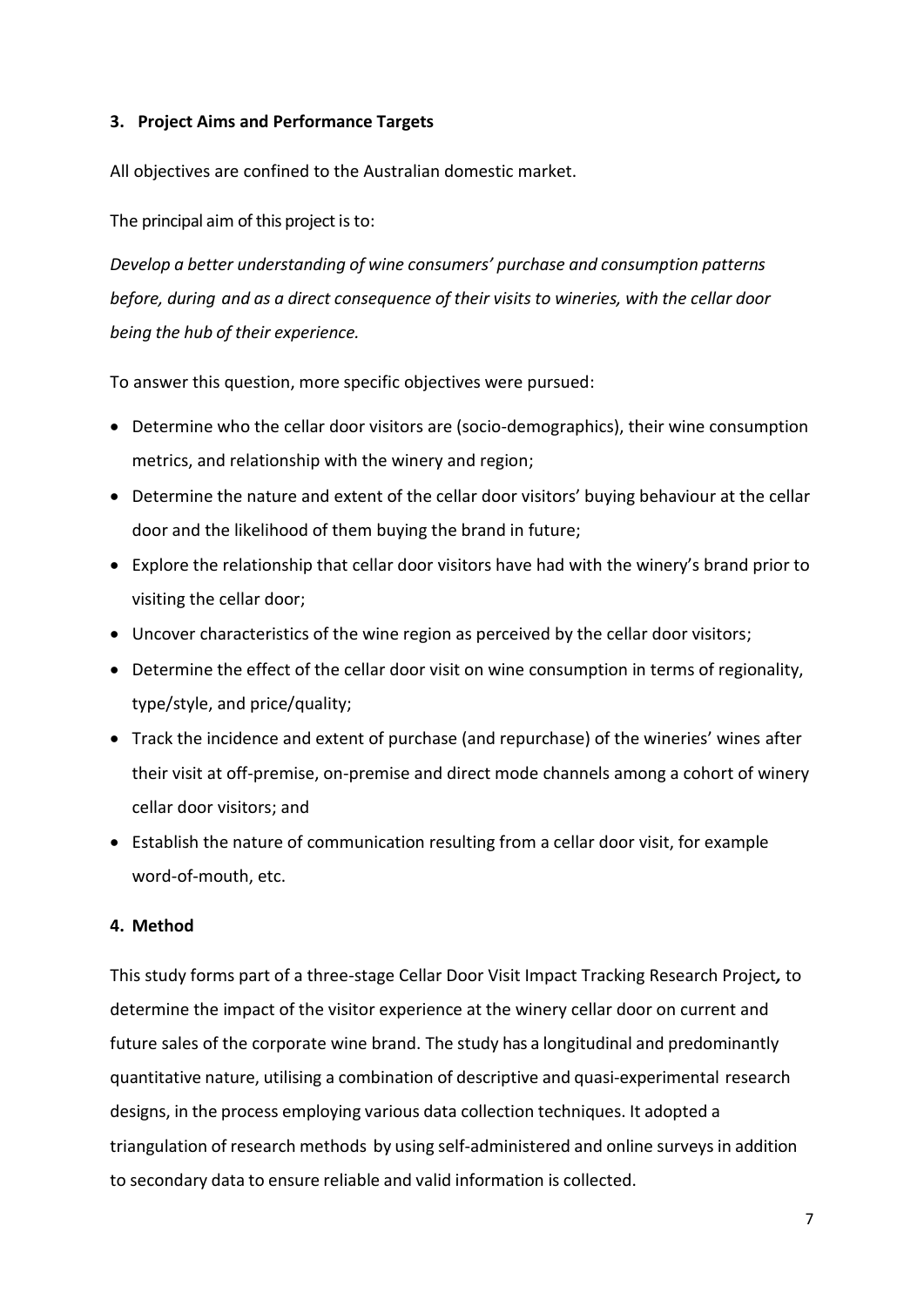As a basic premise, the study regards the phenomenon of determining how wineries can use their cellar doors as drivers to effect purchase-repurchase of their wine brandsin the various distribution channels, as a common/uniform one throughout the industry. The wine regions where surveys were conducted are representative of the three awareness tiers of the Australian wine industry and of large, medium and small winery size groups.

A literature review was conducted to determine the current state of knowledge. Because very few peer-reviewed papers could be found, the trade (popular) press was included in the search. We found that the trade press had only reported on the behaviour of wine tourists from the perspective of what action(s) occurred (i.e. buying X bottles of wine) and who engaged in this behaviour (i.e. young 18-34 year old females). Moreover, we found no evidence of a study similar to ours in the public domain. This meant that methodology we adopted to execute this study had to developed from a baseline perspective.

The first stage of the project saw the survey of 3,368 visitors in 15 wine regions at 79 cellar doors, representing large, medium and small wineries across Australia (also see Bruwer, Lockshin, Saliba and Hirche, 2014a; 2014b). Follow-up surveys were then offered to this group with two more surveys, one at three months and one at six monthsto determine the incidence and extent of changes in the consumption of wine in general and repurchase of the identified brands in different retail channels to measure the ongoing purchasing of wine. The monitoring period of six months is deemed an appropriate minimum level to establish brand repurchase patterns of consumers of a product category such as wine.

Stage one (see first interim research report) consisted of a study executed at the cellar doors on visitors during an 8-10 week period starting mid-April and finishing in the first week of July 2013. The primary data collection instrument was a purpose-designed highly structured questionnaire. The final questionnaire had a total of 33 questions of which most were closeended. The questionnaire was programmed for use on an iPad with a direct link to a webresearch platform. Respondents had the choice of completing the survey on either paper or by using the iPad provided. Respondents answered questionnaires within an 8-12 minute time period on average. The amount of time needed to complete the questionnaire was explained to respondents and they were given an assurance of complete confidentiality regarding their personal information. Sample control factors that contributed to the quality

8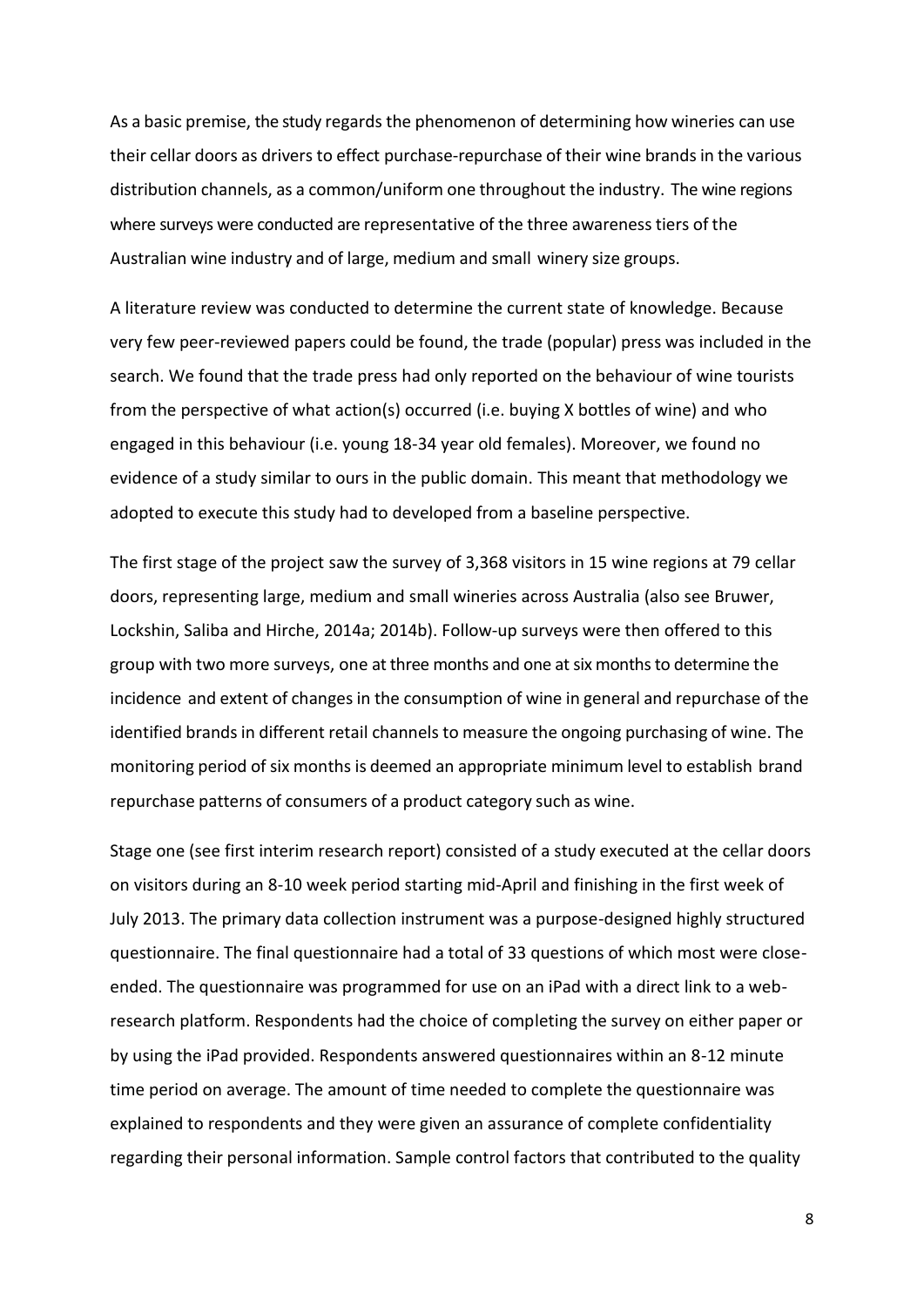of the data collected, included that the majority of the respondents were regular wine drinkers, consuming wine at least once in the previous two months. Staff working at the cellar doors were individually trained/briefed and given clear written instructions on ensuring randomness when recruiting visitors to participate in the survey. For example, only one respondent from a household could participate in the survey. The project attempted to use iPads as an innovative data collection technique, however, the internet connection at many cellar doors was not fast enough. The interval for the data to be uploaded after each question was long and participants abandoned the survey. More printed surveys were made and distributed to the cellar doors. Some of the cellar doors with fast Internet continued to collect data this way.

Following the completion of the surveys the contact email addresses of all respondents were checked to ensure they were valid and could be used in the follow-up surveys - 3,107 respondents (95%) fitted these criteria. Any duplications (respondents who completed the survey more than once) were also removed. Finally, the data was analysed and manipulated using a statistical software package.

Due to the fact that three surveys were conducted during this project several months apart, this required that a check for consistency between the original sample collected at cellar doors and the final sample remaining after the two follow-up surveys be done. This 'check' revealed very high degrees of consistency. The results upon which the second interim report is based were therefore derived from a follow-up sample of cellar door visitors very similar to the original sample of cellar door visitors.

Stages two and three (referred to as 'Wave 1' and Wave 2' or the Follow-Up Surveys) were executed at 3-month intervals on the original cellar door visitors to determine the nature and extent of their continuing relationship with the brand. All visitors who completed the survey at a cellar door were contacted by email; the purpose of the two follow-up surveys was explained to them, and a request made for them to participate in the surveys. An incentive was offered to encourage participation. Follow-up requests were sent on two occasions to encourage participation. Only Australian permanent residents were included in the study, since it would have been difficult - if not impractical - to track brand purchases in a longitudinal study in several countries. Respondents were required to complete the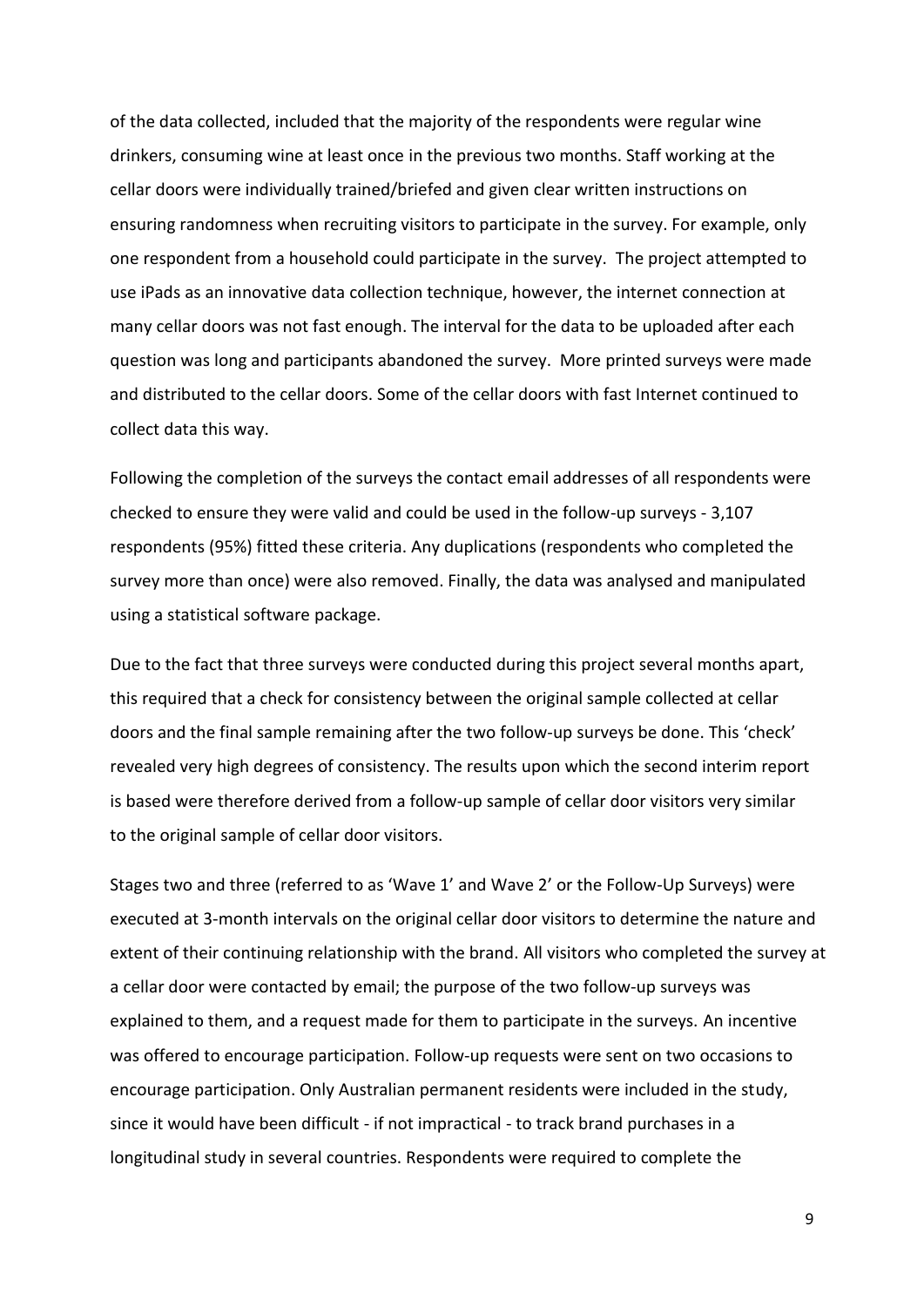questionnaire through a seamless process by clicking on a direct link provided in the email to a web platform resulting in an online survey. Wave 1 of the follow-up surveys was administered to the cellar door visitors 3 months after their visit and Wave 2 administered 3 months later. The response rates were higher than expected: 49% for Wave 1 and 45% for Wave 2 (91% of Wave 1), resulting in a final retention rate of 57% and yielding a sufficient number of responses (n = 1,902) to achieve the study's objectives.

Following the completion of each survey period, the contact email addresses of all respondents were checked to ensure they were valid. Any duplications (respondents who completed the survey more than once) were also removed. Finally, the data was captured analysed and manipulated using a statistical software package and the interim reports on the findings prepared.

#### **5. Results/Discussion**

The male/female visitor ratio to the cellar doors of Australia is 45:55 (%). From an age generation viewpoint, visitors 35 years and older (61%) predominate. It was found that 39% are in the Millennial/Generation-Y age segment (18-34 years), 19% belong to the Generation-X segment (36-44 years) with the remaining 42% belonging to the Baby Boomer and Traditionalist segments (45 years and older).

There is a direct relationship between the finding that 91% of the cellar door visitors were from Sydney, Melbourne, Adelaide, Perth and Brisbane, or their surrounds, and that 65% of people were repeat visitors to the wine regions. Most visitors to cellar doors were urban residents visiting a nearby wine region. The high level of repeat visitation indicates a high level of familiarity with the wine regions among visitors with 47% having visited the region more than once in the past (average number of previous visits = 3.3 times). Whereas planning the trip to the wine region might happen well in advance, the final decision to visit a winery's cellar door was made a very short time beforehand, for example 79% decided within 1 week and a 59% within the 24-hour period before actually visiting. This could be testimony of impulsive (unplanned) cellar door visitation evoked by aspects such as road signage when driving past, recommendation from a nearby cellar door, etc.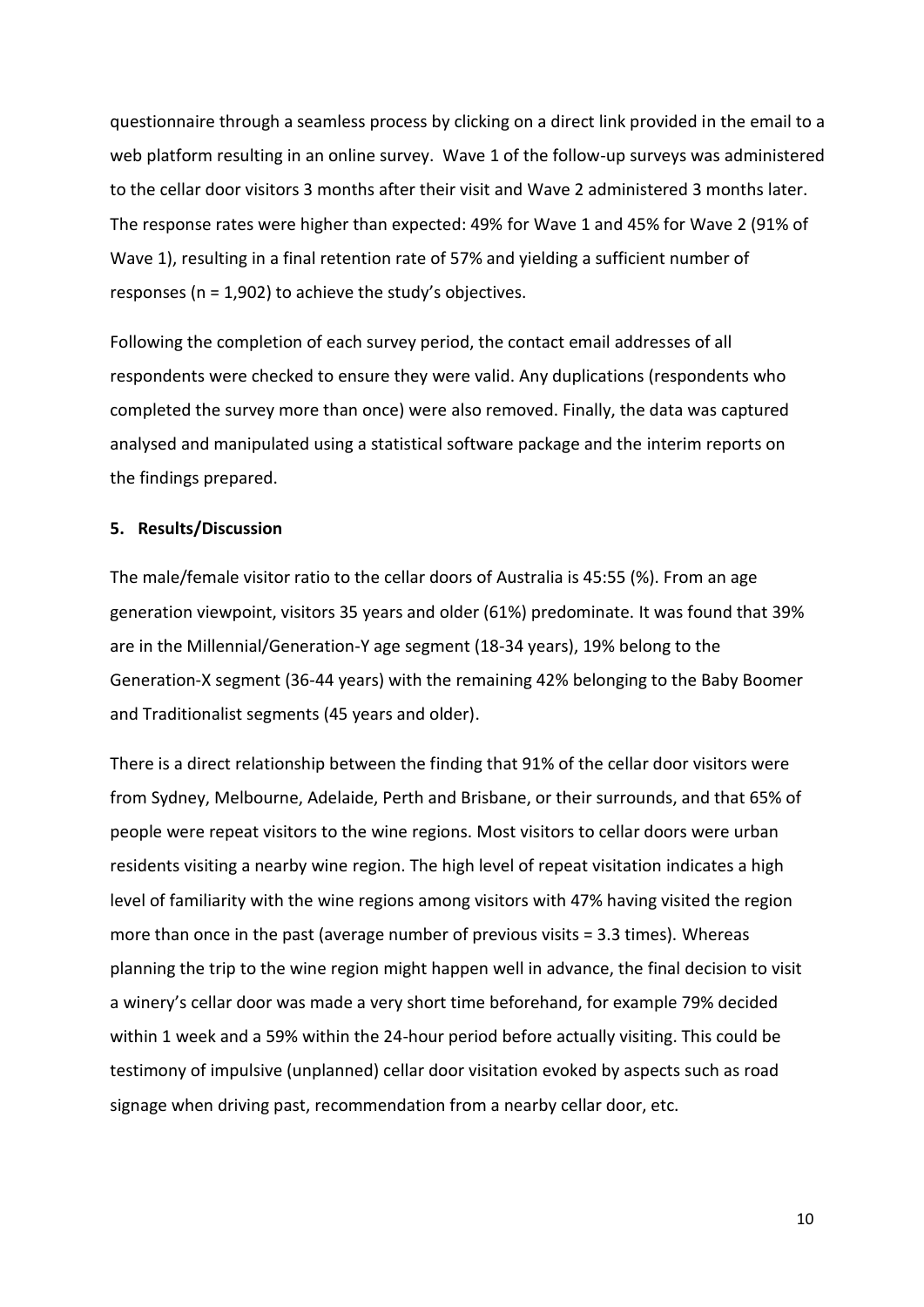The wine consumption habits of the cellar door visitors are of interest. They drink largely bottled wine (in standard size 750 ml bottles) at an average of 5.0 bottles of their household's total consumption of 9.5 bottles per month. Their individual consumption level is therefore considerably higher than the average for Australia which is 24.8 litres  $(\pm 33)$ bottles per year ≈ 2.8 bottles per month) (ABS, 2013). This suggests that wine tourists are the higher volume wine consumers among the wine drinking population, which is in itself a significant finding.

One of the main reasons for operating a cellar door is to sell wine direct to the visiting public, usually at full margins which makes it a very attractive financial proposition for wineries. The research therefore measured buying and non-buying incidence, across product categories (wine, food, merchandise, etc) plus the volumetric and dollar values relating to the buying of wine. Cellar door visitors spent money on both non-wine and wine items. In total, 75% of visitors spent some money at the cellar doors. The average amount of money visitors spent was is just over \$90. The visitors who bought wine (67% overall) took away around 4.4 bottles with them for later use. Wine club members are the premium customers of wineries as their buying metrics substantially exceed that of non-club members. These buying metrics of wine club members underline the fact that a winery needs a good strategy to attract visitors to the cellar door, recruit them into the wine club, and of course retain them for as long as possible. Retention of wine club members is an ongoing challenge in the sense that they remain members of a club only for about 24 months (2 years).

To uncover the characteristics of each of the wine regions as perceived by the cellar door visitors, the 'pick any' technique was used to determine the presence and frequency of a selection of 23 different regional characteristics. These represent the 'winescape' or socalled regional image. For the 15 wine regions examined across Australia the top 5 in terms of frequency of selection are: wines (87%); scenery, natural environment (78%); local food (58%); vineyard landscape (56%); and, atmosphere/climate/ambience of the area (49%). An array of other characteristics underpin these, varying from people factors (i.e. friendliness: 34%), to hygiene factors (i.e. cleanliness: 26%), to practical aspects that facilitate ease of moving around (i.e. signage: 18%). A comparative analysis of all 15 wine regions that depicts differences between individual regions can be seen in the first interim research report.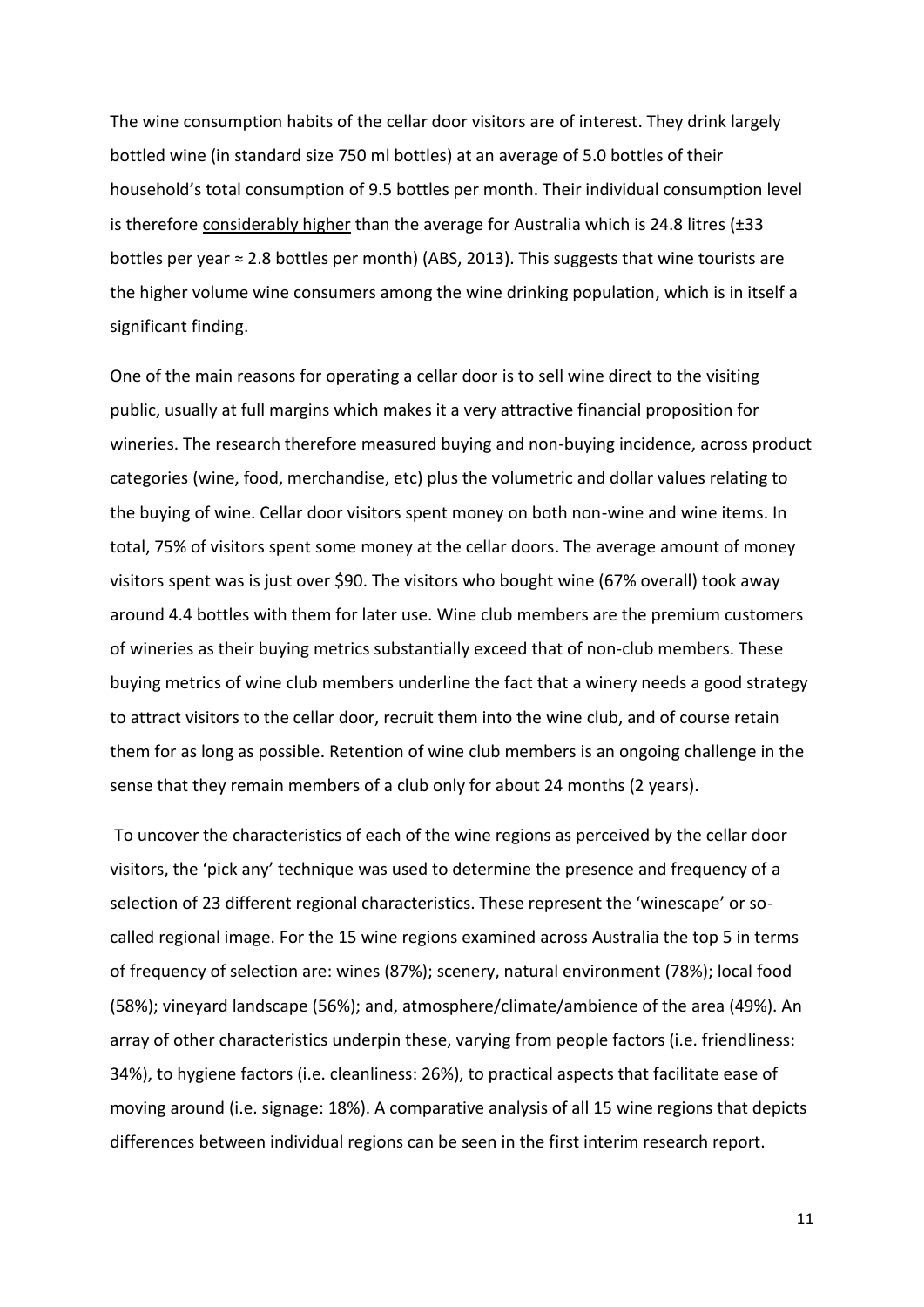The true potential of wine tourism as the activity that brings people to the cellar door and thus in contact with the winery's brand is apparent in that 21% of visitors had not ever heard of the winery, meaning that they are completely unaware of the corporate brand. It is insightful that 64% of visitors had actually tried a wine of the winery before visiting the cellar door with that figure diluting somewhat to 58% who have actually purchased it in the past. Using a Juster scale to measure the likelihood of the visitors buying the brand of the winery visited during the period 3-6 months following the cellar door visit, showed a 41% likelihood of that happening.

It has long been one of industry's desires to find ways in which to influence and eventually change the consumption behaviour of Australian wine consumers. The main underlying premise of our research study is that a cellar door visit can change a visitor's behaviour, i.e. wine consumption habits, and more specifically translate into his/her buying of the brand post-visit. Our research measured this aspect and found that a visit to a wine region and some cellar doors within the region indeed has a changing effect. Six months after visiting a cellar door, 21% of visitors reported a change in both their overall wine consumption and 42% increased their consumption of the region-of-origin where the cellar door is located. The main consumption practices which changed was 36% increased the quality of wine consumed while 47% reported an increase in the quantity of wine consumed from the region. Other notable changes were that 26% added a new wine type/grape variety (26%) to their overall consumption, and a 25% increased the quality of region-of-origin wines consumed.

Cellar door visitors are known to seek information about the region and its wineries before and during a visit (Alant and Bruwer, 2010) for a variety of reasons. However, there has been little research to determine the nature, extent and direction of their communication following such a visit. Our study found that 83% of cellar door visitors had recommended a wine of the visited winery to someone else within the six-month post-visit period. Also, that this had occurred on 3.4 separate occasions to 2.4 reference groups. Friends (43%) were the most frequented reference group, followed by family (29%) and work colleagues (23%). This underlines the fact that the cellar door visitors assume a brand ambassadorial role, which holds future benefits for winery owners. By 'digging' deeper into how this communication occurred, it was found that the somewhat 'traditional' face-to face conversation represented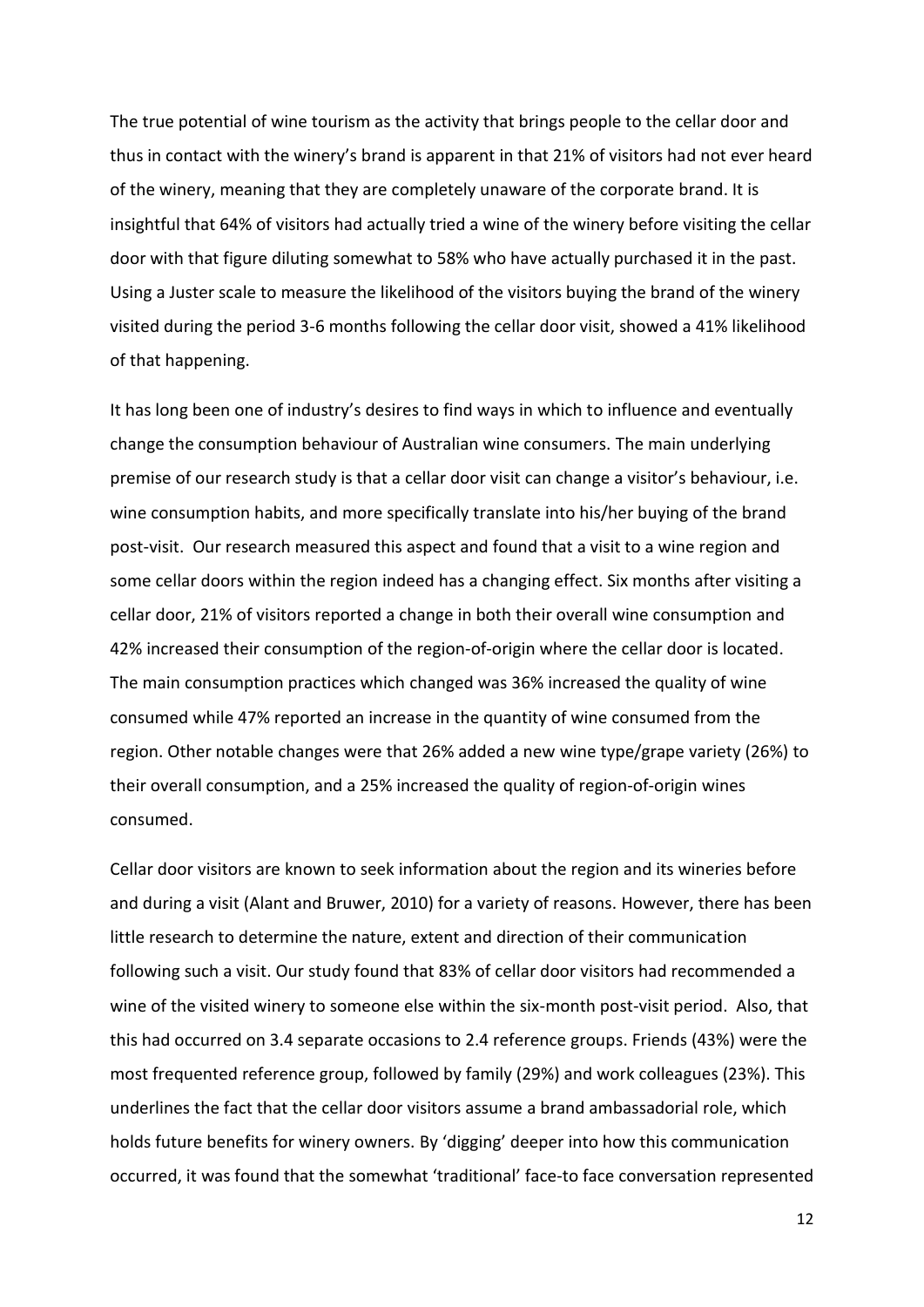an astounding 65% of all communications. The electronic media (excluding telephone conversation) collectively accounted for 'only' 19% of communications. The social media at 7% clearly has a long way to progress before reaching the much vaunted heights predicted for them.

The main underlying premise of our research study is that a cellar door visit can change a visitor's behaviour, i.e. wine consumption habits, and more specifically translate into his/her buying of the brand post-visit. We found that 54% of cellar door visitors purchased and/or repurchased the wine brand during the six-month period post-visit and that this amounted to just over 9 bottles (4.9 bottles if non-buyers are included). It is also clear that a high level of brand awareness (79%) already existed prior to the visit. This raised the inevitable question whether these results were not simply reflective of people already buying the brand before visiting and continuing to do that post-visit. Although several permutations are possible, we contend that the most realistic measure of the influence of a cellar door visit on sales of the brand is to focus only on people who had never bought the brand prior to the visit. Firstly, 39% of visitors had not bought the brand until the time of their cellar door visit. Six months on, 41% of these have bought the brand either again or for the first time which equates to a net gain of 16% of visitors who bought 2.4 bottles of wine on average. Quantification of these metrics on a national, regional and individual winery basis will illuminate the actual value of cellar doors post-visit in monetary terms.

#### **6. Outcome/Conclusion**

The cellar door is a powerful catalyst to invoke various change(s) in the wine consumption of consumers. The challenge lies in how to use the cellar door to the maximum of its potential as a 'change agent' to cause these changes to occur. However, the first priority should always be the building of a strong relationship between consumer (cellar door visitor) and the wine brand. People visiting a cellar door become more educated about the wine region, its wineries, wines and people and this increases the consumption of wines of that origin. Should these changes prove to be permanent in nature, industry would benefit profoundly from selling more wine of higher quality at higher prices. Follow-up research in this regard is needed.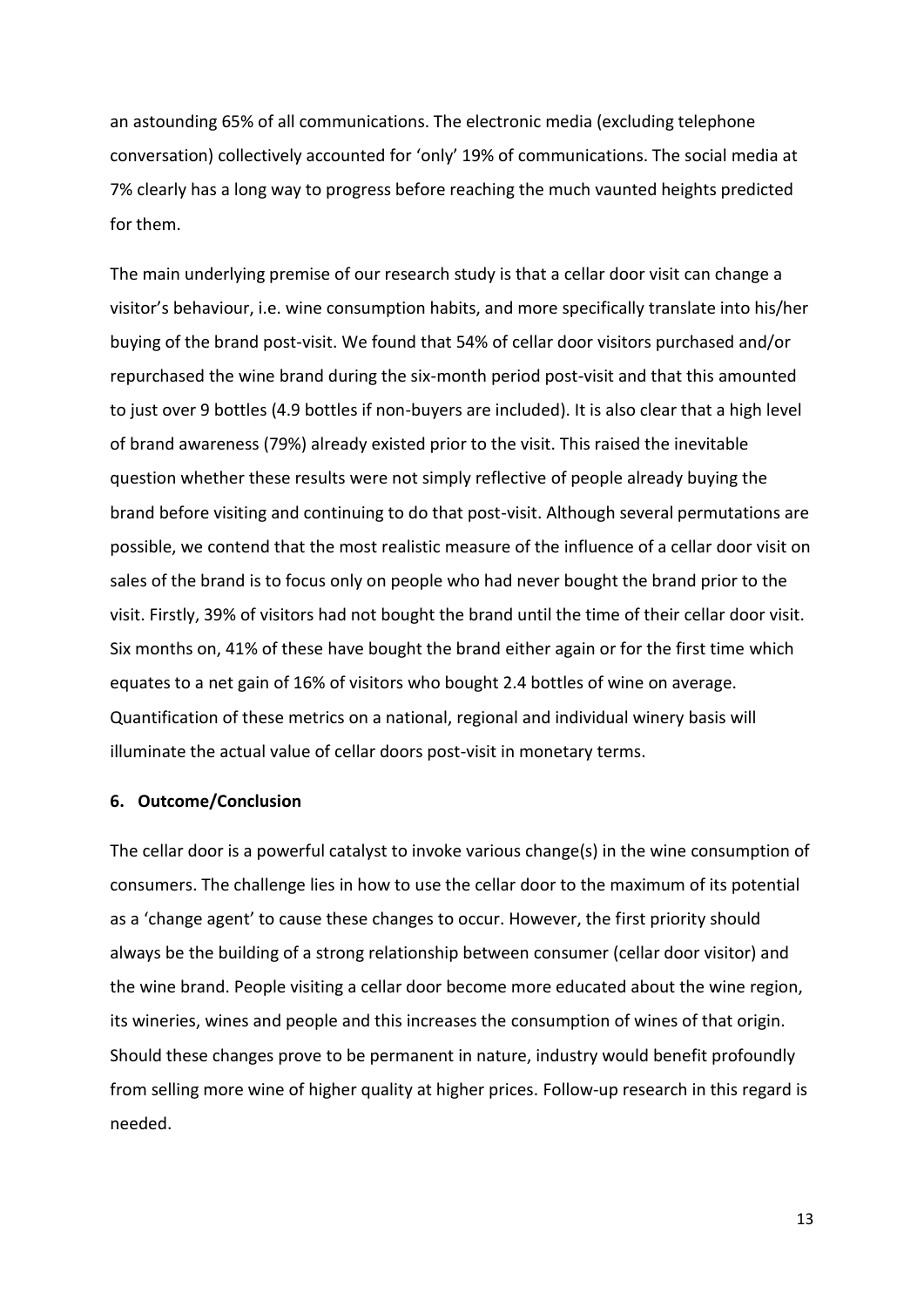This research study has shown that the wineries have most of the factors in place as far as their wine tourism offering is concerned in order to remain important wine tourism destinations. At the same time it also underlined that the wineries still have some work to do to optimize all of these further. To optimise the direct-to-consumer (DTC) marketing opportunity, a winery needs a cellar door that informs visitors about the wine products and familiarise them with the brand. This is only possible if the region (and the winery) can attract the 'right' number of wine tourists to the winery and its cellar door.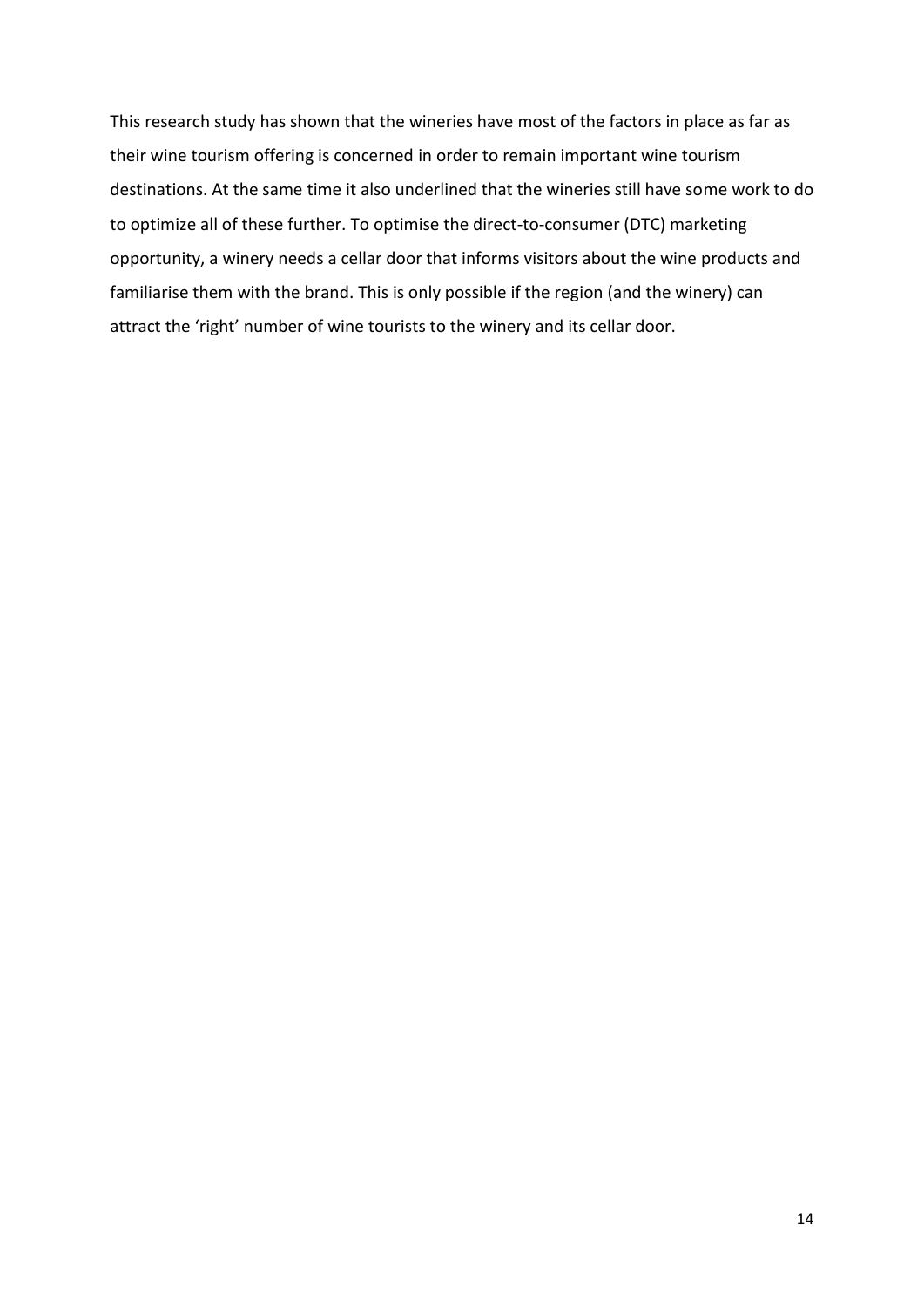#### **7. Recommendations**

This project is one of the first opportunities to date (and by far the most in-depth) to measure core metrics of cellar door visitors across Australia and to track these visitors' post-visit consumption changes and associated buying behaviour.

In the current market, with retail consolidation manifesting more and more, competition for shelf space increasing, and the total number of wineries increasing, selling more wine through the cellar door may allow wineries to lower marketing costs and increase revenue. The proliferation of wine groups/clubs, commonly generated from sign-ups at cellar doors, has found only limited success. Marketing 'push' activities of this kind will continue to under deliver until a better understanding of consumer preferences has been developed and can deliver offers that are desired by the end user. Further research probing the wine club scenario in particular, is essential.

This project uncovered some promising results by looking at domestic wine tourism only and it is recommended that this be extended to include international tourism.

Professionalism in the wine industry translates to increased competitiveness and ultimately in wine business success. It is therefore absolutely vital that scientific research studies yielding valid and reliable information such as this one be executed at regular intervals in future in order to establish benchmarks and monitor progress towards set strategic goals.

This foundational study highlighted the pressing need for further research in this field.

## <span id="page-14-0"></span>**8. Appendix 1: Communication**

All the findings of the study are detailed in two interim research reports and short video clips which are accessible from the website of the Australian Grape and Wine Authority (AGWA):

[http://www.gwrdc.com.au/wp-content/uploads/2014/03/Interim-Research-Report-GWRDC-](http://www.gwrdc.com.au/wp-content/uploads/2014/03/Interim-Research-Report-GWRDC-USA-1204-Stage-1-Cellar-Door-20131.pdf)[USA-1204-Stage-1-Cellar-Door-20131.pdf](http://www.gwrdc.com.au/wp-content/uploads/2014/03/Interim-Research-Report-GWRDC-USA-1204-Stage-1-Cellar-Door-20131.pdf)

[http://www.gwrdc.com.au/wp-content/uploads/2014/03/Interim-Research-Report-GWRDC-](http://www.gwrdc.com.au/wp-content/uploads/2014/03/Interim-Research-Report-GWRDC-USA-1204-Stage-2-Cellar-Door-20142.pdf)[USA-1204-Stage-2-Cellar-Door-20142.pdf](http://www.gwrdc.com.au/wp-content/uploads/2014/03/Interim-Research-Report-GWRDC-USA-1204-Stage-2-Cellar-Door-20142.pdf)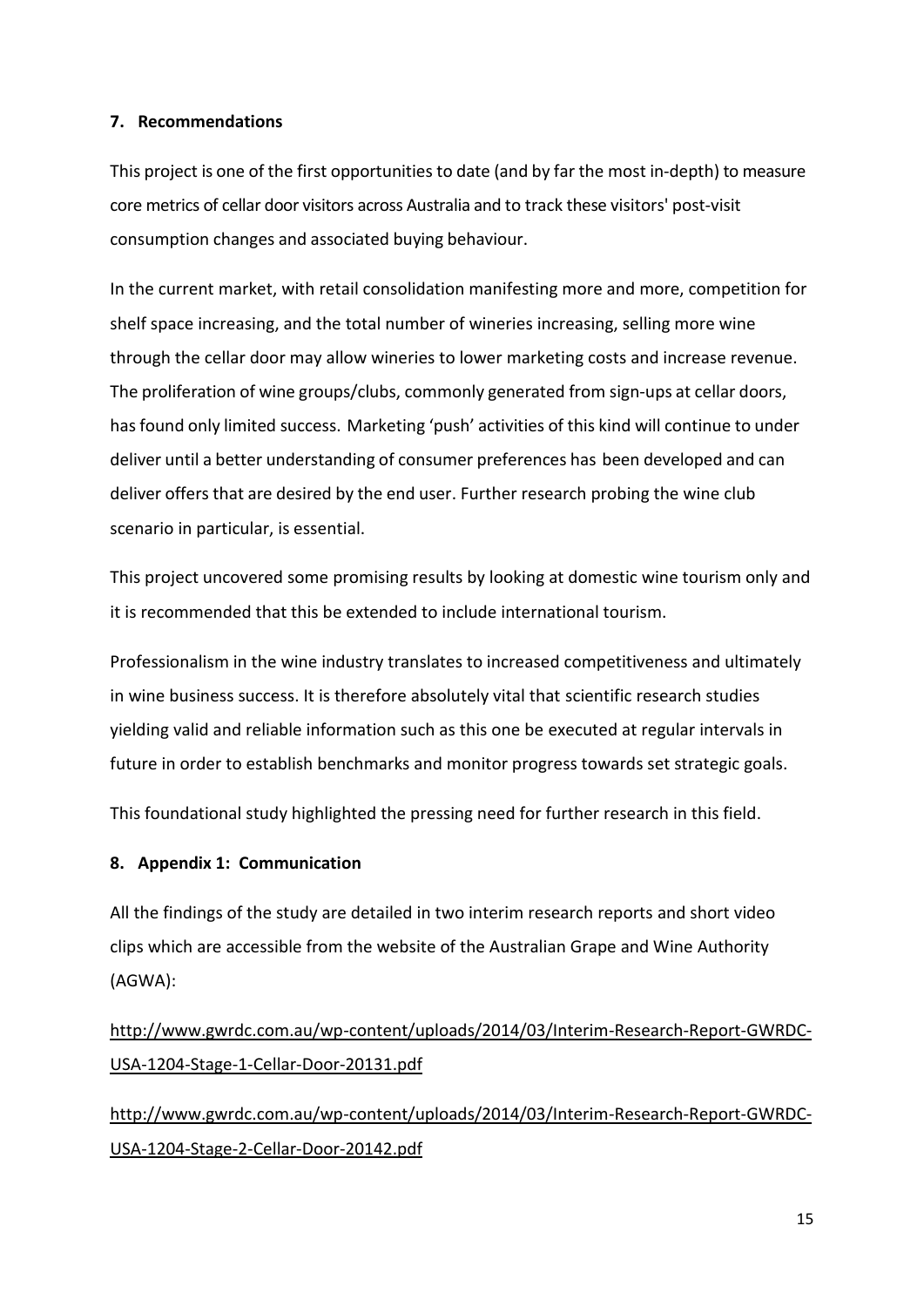#### **9. Appendix 2: Intellectual Property (IP)**

As per the variation agreement dated 26 March 2014, the project IP shares reflect the involvement of the three parties as follows:

| Australian Grape and Wine Authority (AGWA) | 56% |
|--------------------------------------------|-----|
| University of South Australia (UniSA)      | 33% |
| <b>Charles Sturt University (CSU)</b>      | 11% |

#### **10. Appendix 3: References**

Alant, K. and Bruwer, J. (2010). Winery visitation sets: Intra-regional spatial movement of wine tourists in branded wine regions, *International Journal of Wine Business Research*, 22(2), 191-210.

Australian Bureau of Statistics (2013). *Australian Wine and Grape Industry,* Report 1329.0, December, Canberra.

Australian Bureau of Statistics (2013). *Australian demographic statistics*, Catalogue no. 3101.0, July, Canberra, Australia.

Bhattacharya, C. (1997). Is your brand's loyalty too much, too little, or just right? Explaining deviations in loyalty from the Dirichlet norm? *International Journal of Research in Marketing*, 14(5), 421-435.

Bruwer, J. (2002). The importance and role of the winery cellar door in the Australian wine industry: some perspectives, *The Australian and New Zealand Grapegrower and Winemaker,* Issue 463, 96-99.

Bruwer, J. (2004). The love affair of Generation-X consumers with the winery cellar door, *The Australian and New Zealand Grapegrower and Winemaker,* Issue 491, 19-24.

Bruwer, J. and Alant, K. (2009). The hedonic nature of wine tourism consumption: An experiential view, *International Journal of Wine Business Research*, 21(3), 235-257.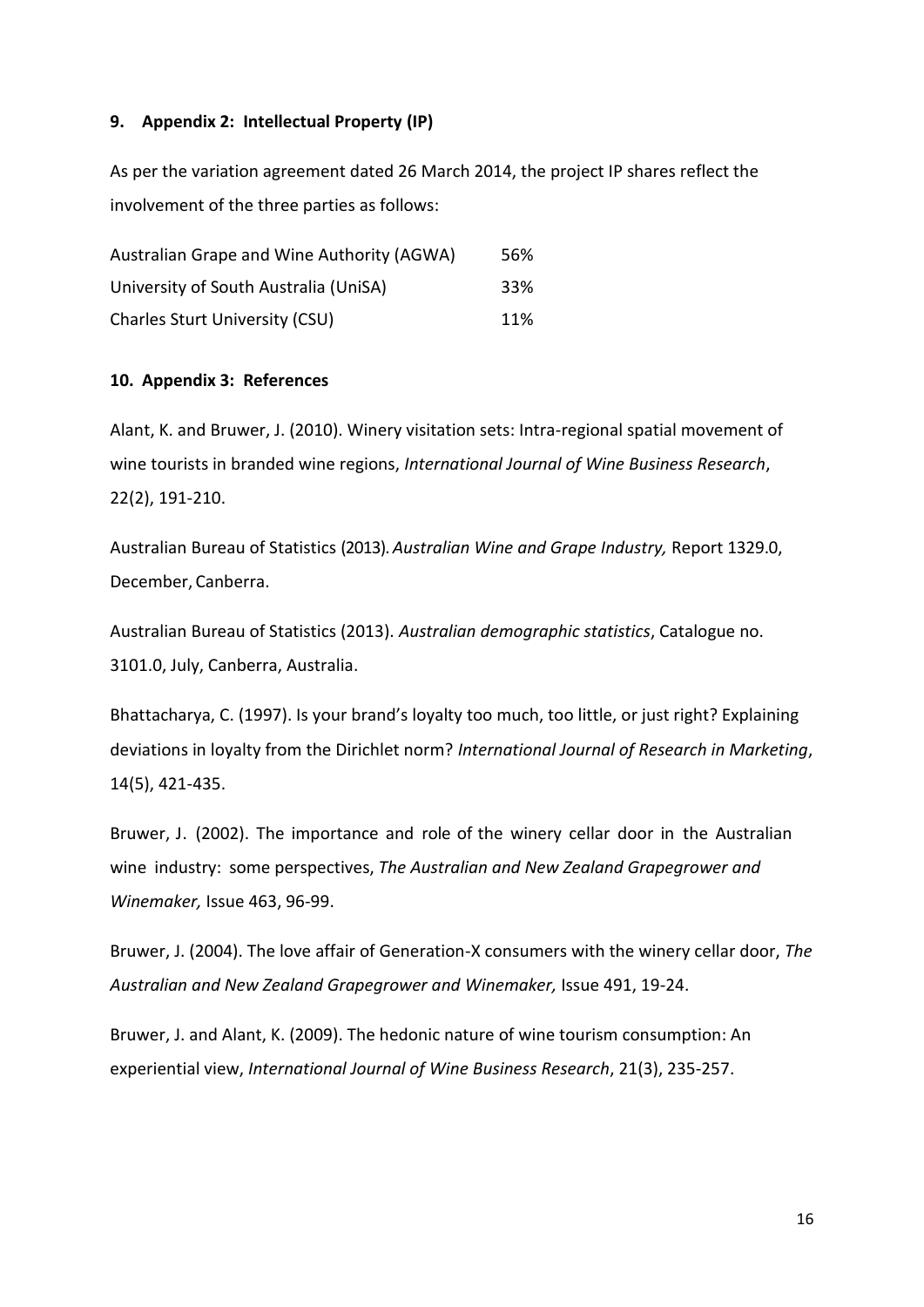Bruwer, J. and Lesschaeve, I. (2012a). Wine tourists' destination region brand image perception and antecedents: Conceptualisation of a winescape framework, *Journal of Travel and Tourism Marketing*, 29(7), 611-628.

Bruwer, J. and Lesschaeve, I. (2012b). Sources of information used by tourists travelling to visit Canadian winery tasting rooms, *Tourism Planning & Development*, 9(3), 269-289.

Bruwer, J., Lesschaeve, I. and Campbell, B.L. (2012). Consumption dynamics and demographics of Canadian wine consumers: Retailing insights from the tasting room channel, *Journal of Retailing and Consumer Services*, 19(1), 45-58.

Bruwer, J., Lockshin, L., Saliba, A.J. and Hirche, M. (2015). Trial-purchase-repurchase of the brand: How does a cellar door visit impact future sales? *Wine and Viticulture Journal*, 30(1), 56-59.

Bruwer, J., Lockshin, L., Saliba, A.J., and Hirche, M. (2014). The cellar door as a catalyst for wine consumption and multiplier of sales in the Australian wine market, (Interim Report 2), *AGWA USA-1204 Project,* Australia, January, 1-32.

Bruwer, J., Lockshin, L., Saliba, A.J., and Hirche, M. (2014). The cellar door as a catalyst for wine consumption and multiplier of sales in the Australian wine market, (Interim Report 1), *GWRDC USA-1204 Project,* Australia, January, 1-32.

Bruwer, J., Lockshin, L., Saliba, A.J. and Hirche, M. (2014). The cellar door: Cornerstone of the direct-to-consumer marketing channel, *The Australian & New Zealand Grapegrower & Winemaker*, Issue No. 608, September, 22-26.

Driesener, C. and Romaniuk, J. (2006). Comparing methods of brand image measurement, *International Journal of Market Research*, 48(6), 681.

Grape and Wine Research and Development Corporation (2014). Boosting sales and brand loyalty with cellar doors and wine clubs, *R&D at Work*, *The Australian and New Zealand Grapegrower and Winemaker*, Issue 605, June, p.30.

Jarvis, W., Rungie, C., Goodman, S. and Lockshin, L. (2006). Using polarisation to identify behavioural loyalty to price tiers, *Journal of Product and Brand Management*, 15(4), 257-264.